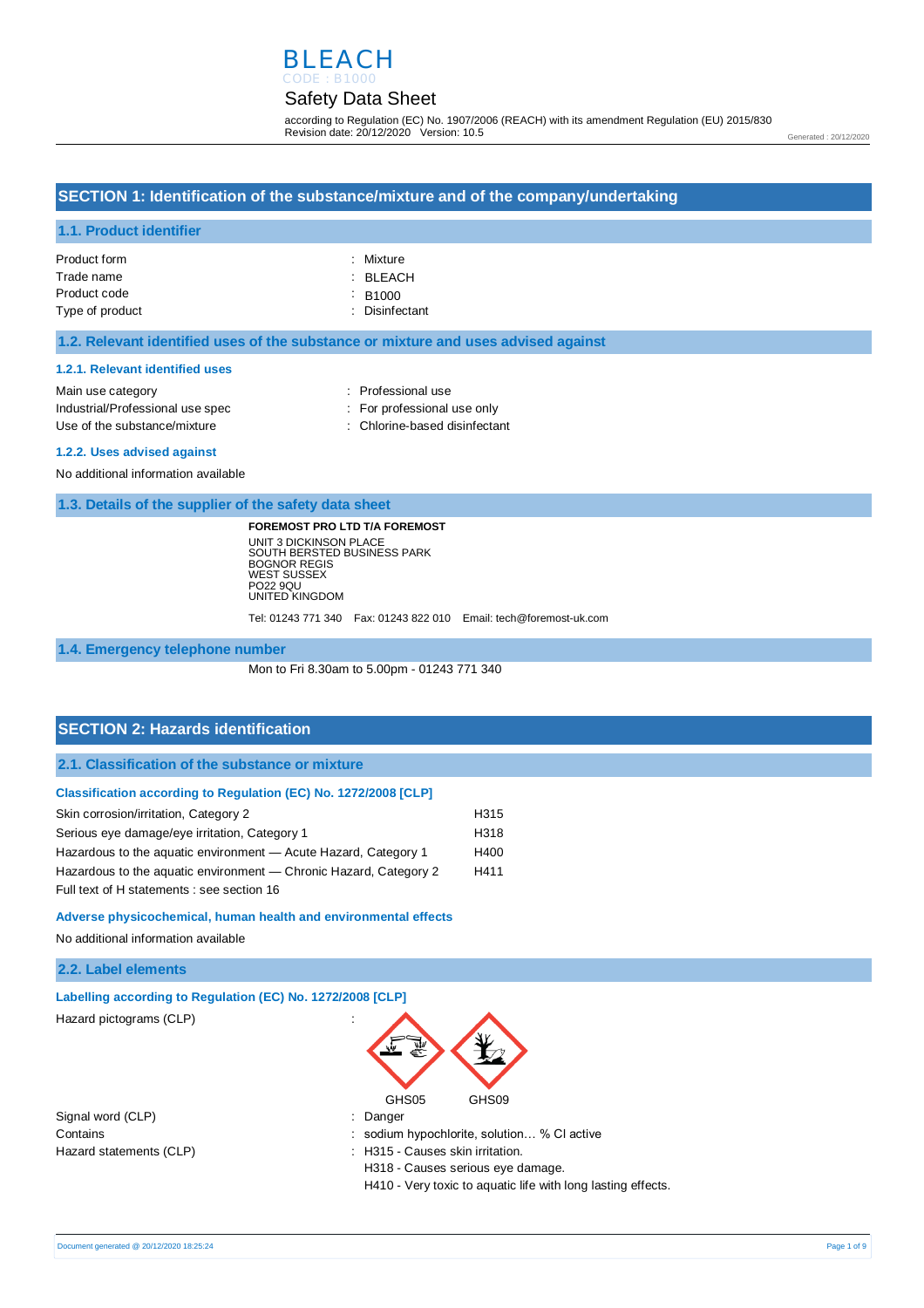# Safety Data Sheet

| according to Regulation (EC) No. 1907/2006 (REACH) with its amendment Regulation (EU) 2015/830 |
|------------------------------------------------------------------------------------------------|
|------------------------------------------------------------------------------------------------|

| Precautionary statements (CLP) | : P264 - Wash hands thoroughly after handling.                                         |
|--------------------------------|----------------------------------------------------------------------------------------|
|                                | P280 - Wear eye protection, protective gloves.                                         |
|                                | P305+P351+P338+P310 - IF IN EYES: Rinse cautiously with water for several minutes.     |
|                                | Remove contact lenses, if present and easy to do. Continue rinsing. Immediately call a |
|                                | POISON CENTER, a doctor.                                                               |
|                                | P391 - Collect spillage.                                                               |
| EUH-statements                 | : EUH031 - Contact with acids liberates toxic gas.                                     |

### **2.3. Other hazards**

No additional information available

## **SECTION 3: Composition/information on ingredients**

### **3.1. Substances**

### Not applicable

### **3.2. Mixtures**

| <b>Name</b>                               | <b>Product identifier</b>                                                                               | $\frac{9}{6}$ | <b>Classification according to</b><br><b>Regulation (EC) No.</b><br>1272/2008 [CLP]                      |
|-------------------------------------------|---------------------------------------------------------------------------------------------------------|---------------|----------------------------------------------------------------------------------------------------------|
| sodium hypochlorite, solution % CI active | (CAS-No.) 7681-52-9<br>(EC-No.) 231-668-3<br>(EC Index-No.) 017-011-00-1<br>(REACH-no) 01-2119488154-34 | $1 - 5$       | Skin Corr. 1B, H314<br>Eye Dam. 1, H318<br>Aquatic Acute 1, H400 (M=10)<br>Aquatic Chronic 1, H410 (M=1) |

| <b>Specific concentration limits:</b>     |                                                                                                         |                                      |  |
|-------------------------------------------|---------------------------------------------------------------------------------------------------------|--------------------------------------|--|
| <b>Name</b>                               | <b>Product identifier</b>                                                                               | <b>Specific concentration limits</b> |  |
| sodium hypochlorite, solution % CI active | (CAS-No.) 7681-52-9<br>(EC-No.) 231-668-3<br>(EC Index-No.) 017-011-00-1<br>(REACH-no) 01-2119488154-34 | $(5 \le C \le 100)$ EUH031           |  |

Full text of H-statements: see section 16

## **SECTION 4: First aid measures**

| First-aid measures general                                       | : Get medical advice/attention if you feel unwell.                                                                                                                |
|------------------------------------------------------------------|-------------------------------------------------------------------------------------------------------------------------------------------------------------------|
| First-aid measures after inhalation                              | : Remove person to fresh air and keep comfortable for breathing.                                                                                                  |
| First-aid measures after skin contact                            | : Wash skin with plenty of water. Take off immediately all contaminated clothing and wash it<br>before reuse. Get medical advice/attention.                       |
| First-aid measures after eye contact                             | : Rinse cautiously with water for several minutes. Remove contact lenses, if present and easy<br>to do. Continue rinsing. Get immediate medical advice/attention. |
| First-aid measures after ingestion                               | : Do NOT induce vomiting. Rinse mouth. Drink plenty of water. Get medical advice/attention.                                                                       |
| 4.2. Most important symptoms and effects, both acute and delayed |                                                                                                                                                                   |
| Symptoms/effects after inhalation                                | : May cause respiratory irritation.                                                                                                                               |
| Symptoms/effects after skin contact                              | $\therefore$ Burns.                                                                                                                                               |
| Symptoms/effects after eye contact                               | : Causes serious eye damage.                                                                                                                                      |
| Symptoms/effects after ingestion                                 | : Burns.                                                                                                                                                          |

## **4.3. Indication of any immediate medical attention and special treatment needed**

Treat symptomatically.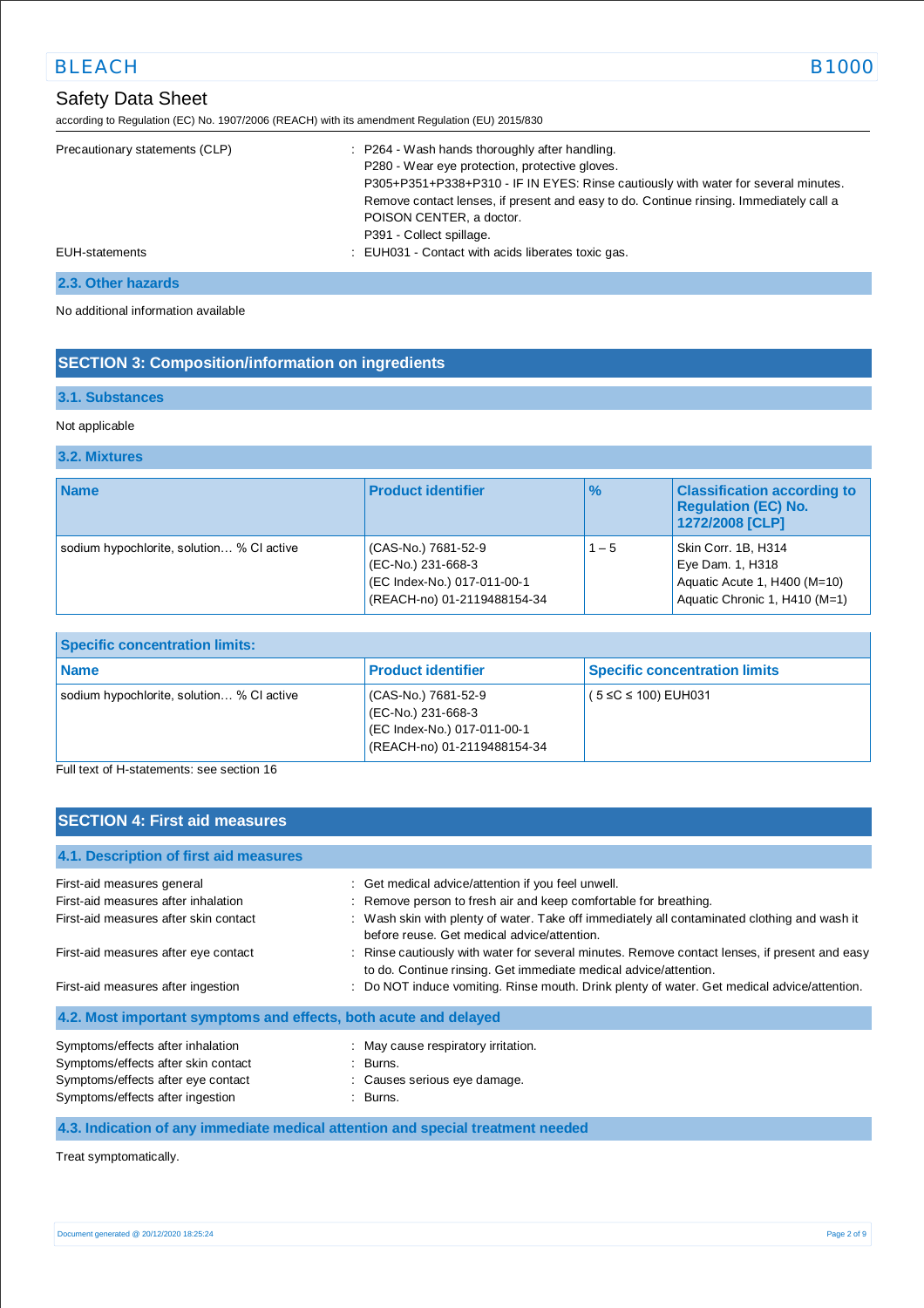## Safety Data Sheet

according to Regulation (EC) No. 1907/2006 (REACH) with its amendment Regulation (EU) 2015/830

| <b>SECTION 5: Firefighting measures</b>                    |                                     |  |
|------------------------------------------------------------|-------------------------------------|--|
| 5.1. Extinguishing media                                   |                                     |  |
| Suitable extinguishing media                               | : Carbon dioxide. Dry powder. Foam. |  |
| 5.2. Special hazards arising from the substance or mixture |                                     |  |
| Hazardous decomposition products in case of fire           | : Chlorine.                         |  |

**5.3. Advice for firefighters**

No additional information available

| <b>SECTION 6: Accidental release measures</b>                            |                                                                                                                    |
|--------------------------------------------------------------------------|--------------------------------------------------------------------------------------------------------------------|
| 6.1. Personal precautions, protective equipment and emergency procedures |                                                                                                                    |
| 6.1.1. For non-emergency personnel<br>Emergency procedures               | : Evacuate unnecessary personnel.                                                                                  |
| 6.1.2. For emergency responders<br>Protective equipment                  | : Use personal protective equipment as required.                                                                   |
| <b>6.2. Environmental precautions</b>                                    |                                                                                                                    |
| Avoid release to the environment.                                        |                                                                                                                    |
| 6.3. Methods and material for containment and cleaning up                |                                                                                                                    |
| For containment<br>Methods for cleaning up                               | : Collect spillage.<br>: Soak up spills with inert solids, such as clay or diatomaceous earth as soon as possible. |
| 6.4. Reference to other sections                                         |                                                                                                                    |

For further information refer to section 8: "Exposure controls/personal protection". For further information refer to section 13.

| <b>SECTION 7: Handling and storage</b>                                                                                    |                                                                                                                                                                                                    |
|---------------------------------------------------------------------------------------------------------------------------|----------------------------------------------------------------------------------------------------------------------------------------------------------------------------------------------------|
| 7.1. Precautions for safe handling                                                                                        |                                                                                                                                                                                                    |
| Precautions for safe handling<br>Hygiene measures                                                                         | : Avoid contact with skin and eyes.<br>: Do not eat, drink or smoke when using this product.                                                                                                       |
| 7.2. Conditions for safe storage, including any incompatibilities                                                         |                                                                                                                                                                                                    |
| Technical measures<br>Storage conditions<br>Incompatible products<br>Incompatible materials<br>Special rules on packaging | : Does not require any specific or particular technical measures.<br>: Keep container closed when not in use.<br>Strong bases. Oxidizing agent.<br>: Metals.<br>: Keep only in original container. |

**7.3. Specific end use(s)**

No additional information available

### **SECTION 8: Exposure controls/personal protection**

**8.1. Control parameters**

**8.1.1 National occupational exposure and biological limit values** 

No additional information available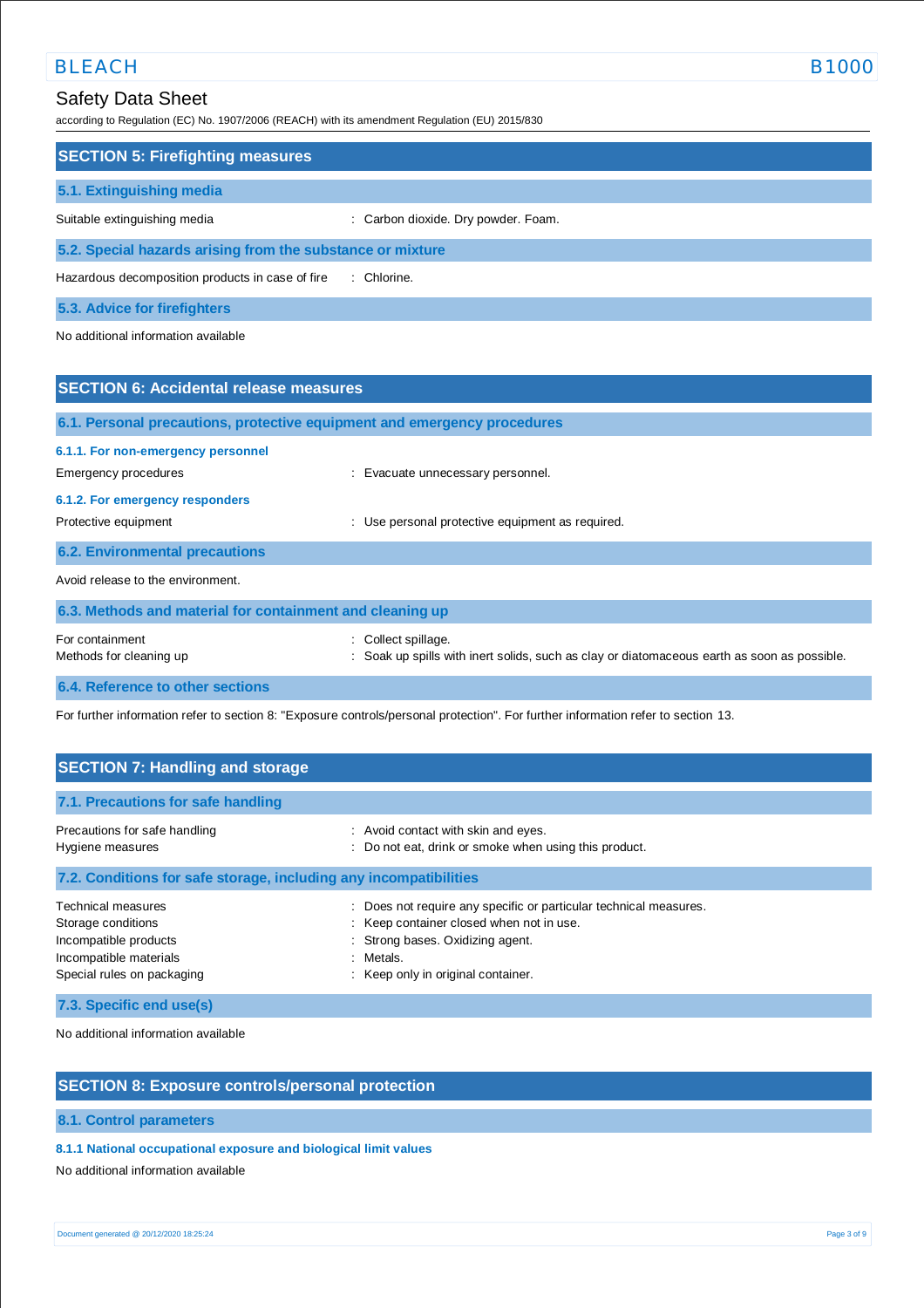## Safety Data Sheet

according to Regulation (EC) No. 1907/2006 (REACH) with its amendment Regulation (EU) 2015/830

#### **8.1.2. Recommended monitoring procedures**

No additional information available

#### **8.1.3. Air contaminants formed**

No additional information available

### **8.1.4. DNEL and PNEC**

No additional information available

#### **8.1.5. Control banding**

No additional information available

#### **8.2. Exposure controls**

#### **8.2.1. Appropriate engineering controls**

No additional information available

#### **8.2.2. Personal protection equipment**

**Personal protective equipment symbol(s):**



#### **8.2.2.1. Eye and face protection**

#### **Eye protection:**

Chemical goggles or safety glasses. EN 166

#### **8.2.2.2. Skin protection**

#### **Skin and body protection:**

If repeated skin contact or contamination of clothing is likely, protective clothing should be worn

#### **Hand protection:**

Chemical resistant gloves (according to European standard EN 374 or equivalent). Nitrile rubber gloves

#### **Other skin protection**

#### **Materials for protective clothing:**

Not required for normal conditions of use

#### **8.2.2.3. Respiratory protection**

| <b>Respiratory protection:</b>            |  |
|-------------------------------------------|--|
| Not required for normal conditions of use |  |

#### **8.2.2.4. Thermal hazards**

No additional information available

#### **8.2.3. Environmental exposure controls**

No additional information available

## **SECTION 9: Physical and chemical properties**

### **9.1. Information on basic physical and chemical properties**

| Physical state<br>Appearance             | : Liquid<br>: Liquid. |             |
|------------------------------------------|-----------------------|-------------|
| Document generated @ 20/12/2020 18:25:24 |                       | Page 4 of 9 |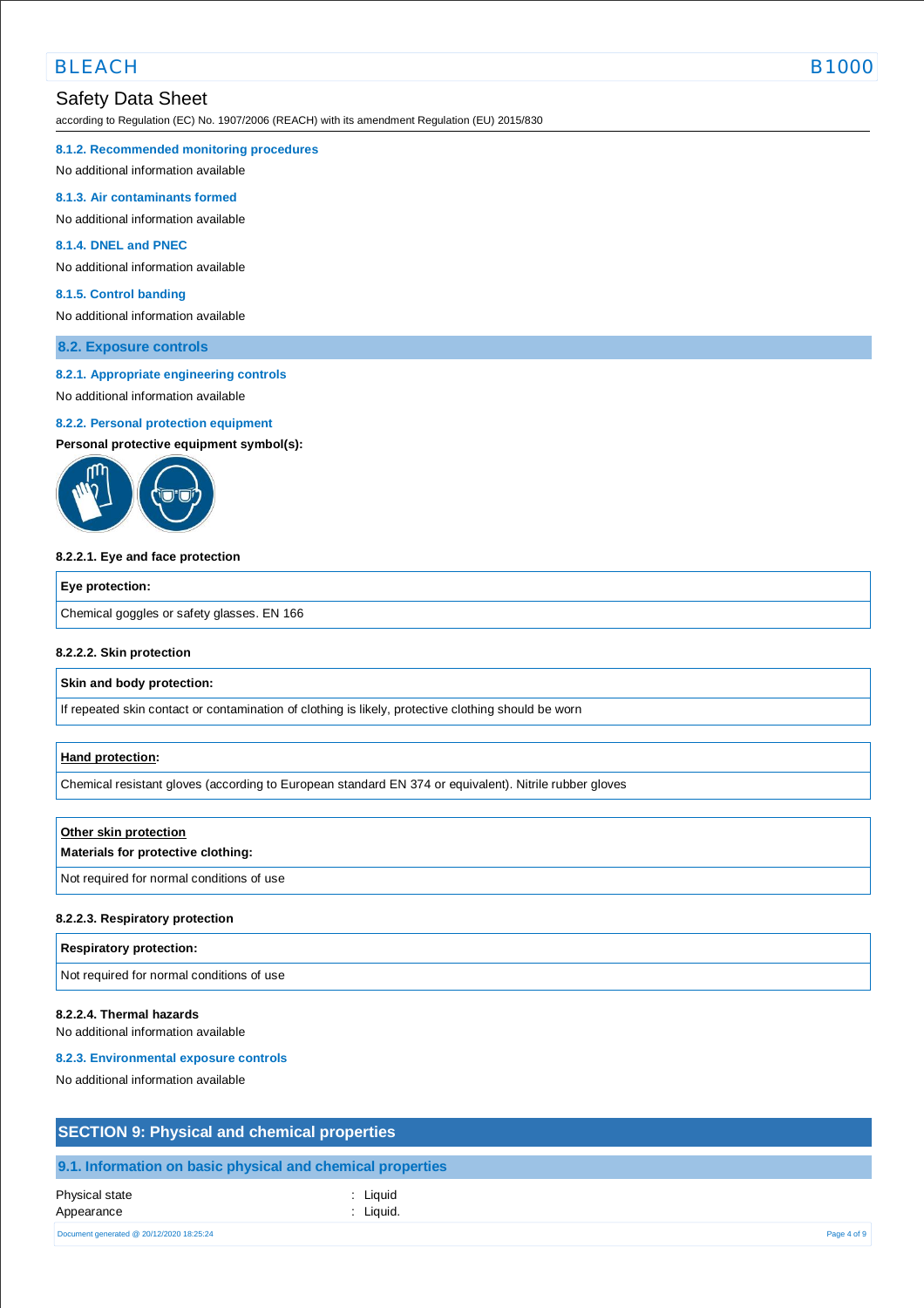## Safety Data Sheet

according to Regulation (EC) No. 1907/2006 (REACH) with its amendment Regulation (EU) 2015/830

| Colour<br>Odour<br>Odour threshold<br>рH                    | ۰ | Yellow.<br>chlorine-like.<br>No data available<br>12.5 |
|-------------------------------------------------------------|---|--------------------------------------------------------|
| Relative evaporation rate (butylacetate=1)<br>Melting point |   | No data available<br>No data available                 |
| Freezing point<br>Boiling point                             |   | No data available<br>$\geq 100$ °C                     |
| Flash point                                                 |   | No data available                                      |
| Auto-ignition temperature                                   |   | No data available                                      |
| Decomposition temperature                                   |   | No data available                                      |
| Flammability (solid, gas)                                   |   | No data available                                      |
| Vapour pressure                                             |   | No data available                                      |
| Relative vapour density at 20 °C                            |   | No data available                                      |
| Relative density                                            |   | 1.07                                                   |
| Solubility                                                  |   | Soluble in water.                                      |
| Partition coefficient n-octanol/water (Log Pow)             |   | No data available                                      |
| Viscosity, kinematic                                        |   | No data available                                      |
| Viscosity, dynamic                                          |   | No data available                                      |
| Explosive properties                                        |   | No data available                                      |
| Oxidising properties                                        |   | No data available                                      |
| Explosive limits                                            |   | No data available                                      |

### **9.2. Other information**

No additional information available

### **SECTION 10: Stability and reactivity**

#### **10.1. Reactivity**

The product is non-reactive under normal conditions of use, storage and transport.

#### **10.2. Chemical stability**

Stable under normal conditions.

**10.3. Possibility of hazardous reactions**

No dangerous reactions known under normal conditions of use.

**10.4. Conditions to avoid**

None under recommended storage and handling conditions (see section 7).

### **10.5. Incompatible materials**

metals. Strong acids. Contact with acids liberates toxic gas.

**10.6. Hazardous decomposition products**

Under normal conditions of storage and use, hazardous decomposition products should not be produced.

# **SECTION 11: Toxicological information**

### **11.1 Information on toxicological effects**

| Acute toxicity (oral)<br>Acute toxicity (dermal)<br>Acute toxicity (inhalation) | : Not classified<br>: Not classified<br>: Not classified |             |
|---------------------------------------------------------------------------------|----------------------------------------------------------|-------------|
| Skin corrosion/irritation                                                       | : Causes skin irritation.<br>pH: 12.5                    |             |
| Serious eye damage/irritation                                                   | : Causes serious eye damage.<br>pH: 12.5                 |             |
| Document generated @ 20/12/2020 18:25:24                                        |                                                          | Page 5 of 9 |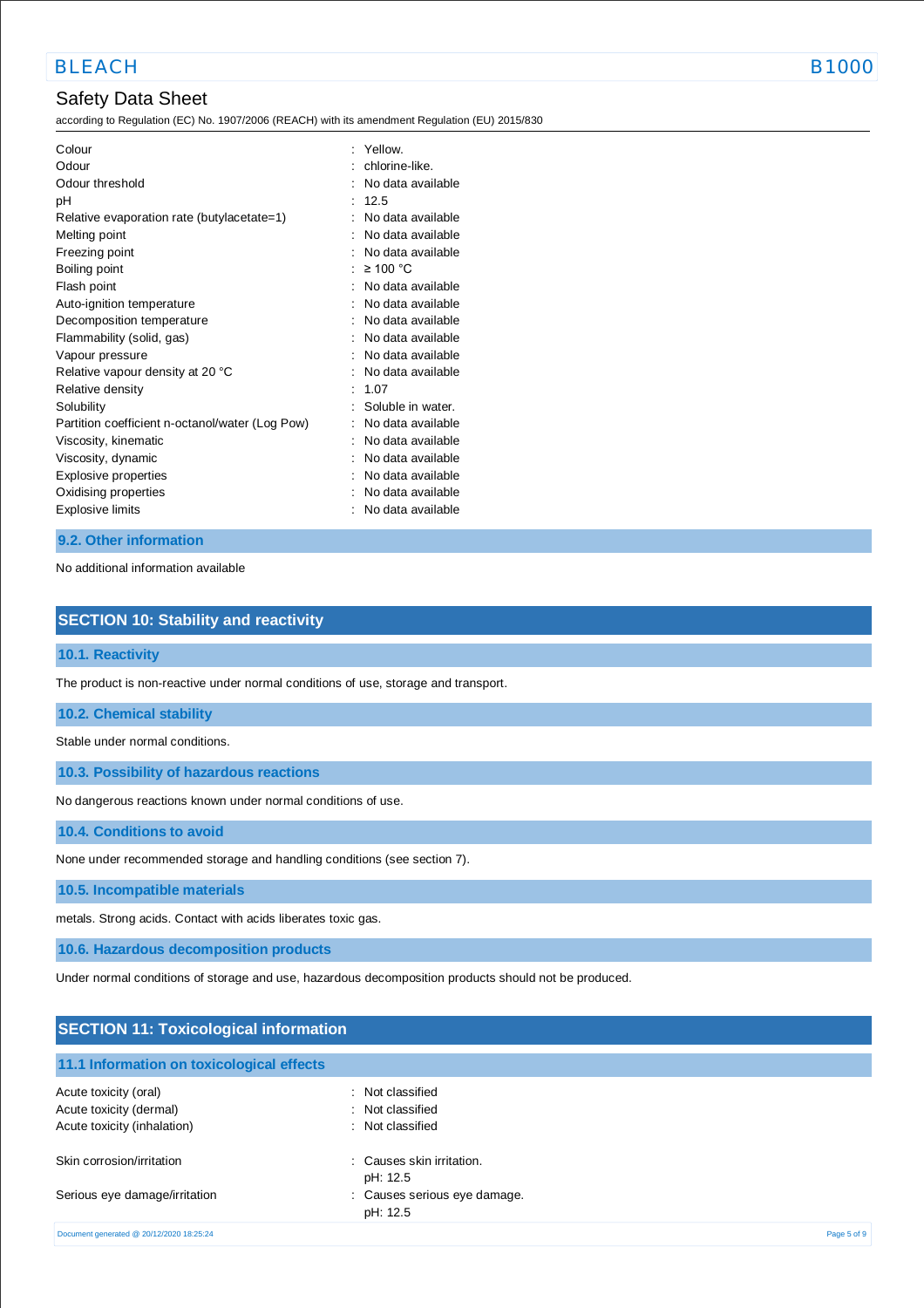## Safety Data Sheet

according to Regulation (EC) No. 1907/2006 (REACH) with its amendment Regulation (EU) 2015/830

| Respiratory or skin sensitisation<br>Germ cell mutagenicity<br>Carcinogenicity | $\therefore$ Not classified<br>: Not classified<br>: Not classified |
|--------------------------------------------------------------------------------|---------------------------------------------------------------------|
| Reproductive toxicity                                                          | : Not classified                                                    |
| STOT-single exposure                                                           | $\therefore$ Not classified                                         |
| STOT-repeated exposure                                                         | : Not classified                                                    |
| Aspiration hazard                                                              | $\therefore$ Not classified                                         |

| <b>SECTION 12: Ecological information</b>                                                                                                                                                                          |  |
|--------------------------------------------------------------------------------------------------------------------------------------------------------------------------------------------------------------------|--|
| 12.1. Toxicity                                                                                                                                                                                                     |  |
| Hazardous to the aquatic environment, short-term<br>: Very toxic to aquatic life.<br>(acute)<br>Hazardous to the aquatic environment, long-term<br>: Toxic to aquatic life with long lasting effects.<br>(chronic) |  |
| 12.2. Persistence and degradability                                                                                                                                                                                |  |
| No additional information available                                                                                                                                                                                |  |
| 12.3. Bioaccumulative potential                                                                                                                                                                                    |  |
| No additional information available                                                                                                                                                                                |  |
| 12.4. Mobility in soil                                                                                                                                                                                             |  |
| No additional information available                                                                                                                                                                                |  |
| 12.5. Results of PBT and vPvB assessment                                                                                                                                                                           |  |
| No additional information available                                                                                                                                                                                |  |
| 12.6. Other adverse effects                                                                                                                                                                                        |  |
| No additional information available                                                                                                                                                                                |  |
|                                                                                                                                                                                                                    |  |
| <b>SECTION 13: Disposal considerations</b>                                                                                                                                                                         |  |
| 13.1. Waste treatment methods                                                                                                                                                                                      |  |
| No additional information available                                                                                                                                                                                |  |

## **SECTION 14: Transport information**

In accordance with ADR / IMDG / IATA

| 14.1 UN number                                                                           |                                                                               |             |
|------------------------------------------------------------------------------------------|-------------------------------------------------------------------------------|-------------|
| UN-No. (ADR)<br>UN-No. (IMDG)<br>UN-No. (IATA)                                           | $\therefore$ UN 1791<br>$:$ UN 1791<br>$:$ UN 1791                            |             |
| 14.2. UN proper shipping name                                                            |                                                                               |             |
| Proper Shipping Name (ADR)<br>Proper Shipping Name (IMDG)<br>Proper Shipping Name (IATA) | : HYPOCHLORITE SOLUTION<br>: HYPOCHLORITE SOLUTION<br>: Hypochlorite solution |             |
| Document generated @ 20/12/2020 18:25:24                                                 |                                                                               | Page 6 of 9 |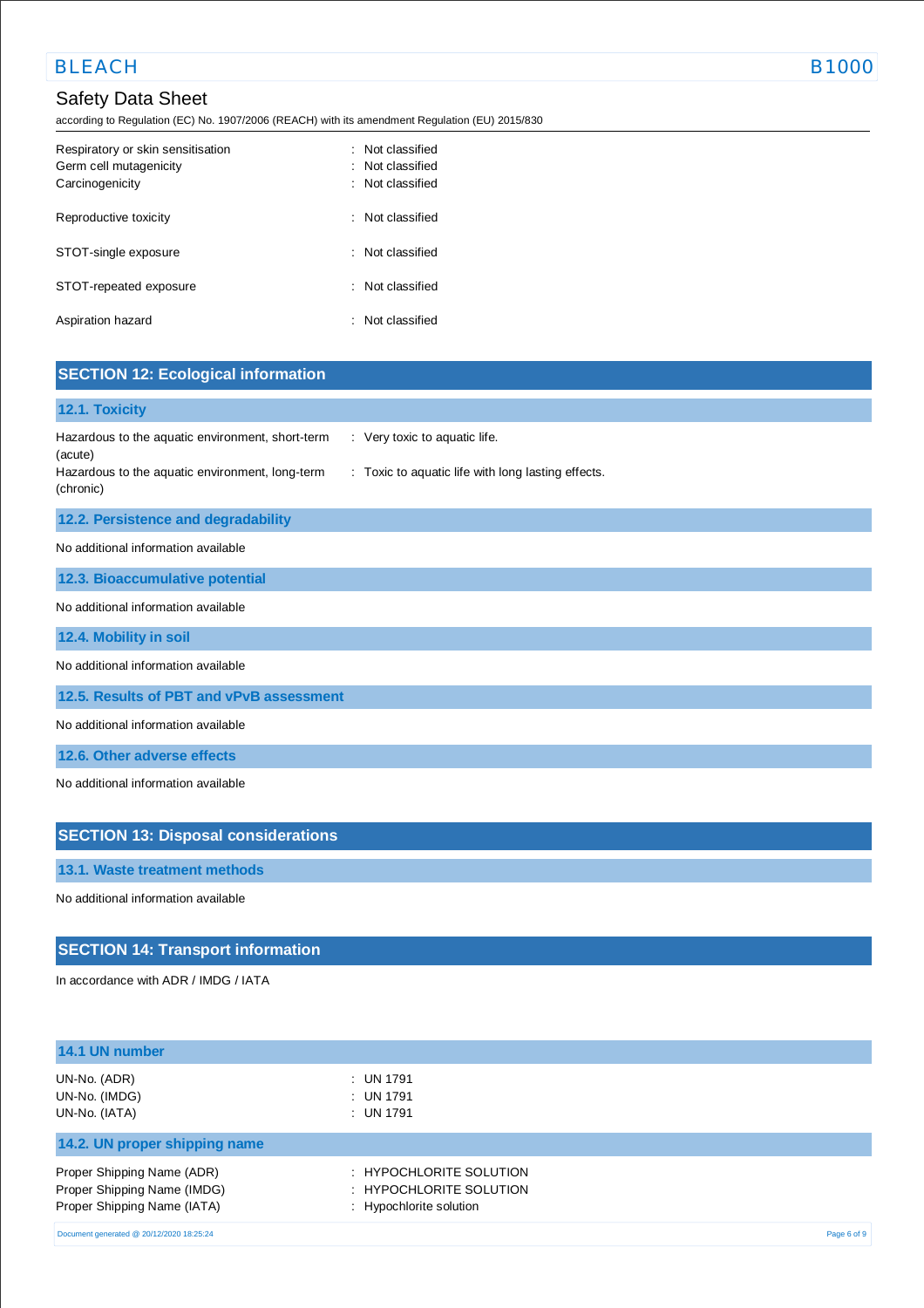## Safety Data Sheet

according to Regulation (EC) No. 1907/2006 (REACH) with its amendment Regulation (EU) 2015/830

| Transport document description (ADR)  |  |
|---------------------------------------|--|
| Transport document description (IMDG) |  |
| Transport document description (IATA) |  |

 $:$  UN 1791 HYPOCHLORITE SOLUTION, 8, III, (E) : UN 1791 HYPOCHLORITE SOLUTION, 8, III

: UN 1791 Hypochlorite solution, 8, III

### **14.3. Transport hazard class(es)**

### **ADR**

Transport hazard class(es) (ADR) : 8 Danger labels (ADR) : 8



:





**14.4. Packing group**

Transport hazard class(es) (IATA) : 8 Danger labels (IATA) : 8



| 14.4. Packing group                                                 |                                                                                                                                                                                                                                                                            |
|---------------------------------------------------------------------|----------------------------------------------------------------------------------------------------------------------------------------------------------------------------------------------------------------------------------------------------------------------------|
| Packing group (ADR)<br>Packing group (IMDG)<br>Packing group (IATA) | $\therefore$ $\blacksquare$<br>$\therefore$ $\blacksquare$<br>$\therefore$ $\blacksquare$                                                                                                                                                                                  |
| <b>14.5. Environmental hazards</b>                                  |                                                                                                                                                                                                                                                                            |
| Dangerous for the environment                                       | : Yes (Environmentally hazardous substances derogation applies (quantity of liquids $\leq$ 5 litres<br>or net mass of solids $\leq$ 5 kg). The environmentally hazardous substance mark is therefore<br>not required, as stated in the ADR regulation, section 5.2.1.8.1.) |
| Marine pollutant                                                    | : Yes (IMDG 5.2.1.6.1 derogation applies (quantity of liquids ≤ 5 litres or net mass of solids ≤<br>$5$ kg))                                                                                                                                                               |
| Other information                                                   | : No supplementary information available                                                                                                                                                                                                                                   |
| 14.6. Special precautions for user                                  |                                                                                                                                                                                                                                                                            |
| <b>Overland transport</b>                                           |                                                                                                                                                                                                                                                                            |
| Classification code (ADR)                                           | $\therefore$ C9                                                                                                                                                                                                                                                            |
| Special provisions (ADR)                                            | : 521                                                                                                                                                                                                                                                                      |
| Limited quantities (ADR)                                            | : 51                                                                                                                                                                                                                                                                       |
| Excepted quantities (ADR)                                           | $\therefore$ E1                                                                                                                                                                                                                                                            |
| Packing instructions (ADR)                                          | : P001, IBC02, LP01, R001                                                                                                                                                                                                                                                  |
| Special packing provisions (ADR)                                    | $:$ B <sub>5</sub>                                                                                                                                                                                                                                                         |
| Mixed packing provisions (ADR)                                      | : MP19                                                                                                                                                                                                                                                                     |
| Portable tank and bulk container instructions (ADR) : T4            |                                                                                                                                                                                                                                                                            |
| Portable tank and bulk container special provisions<br>(ADR)        | $\therefore$ TP2, TP24                                                                                                                                                                                                                                                     |
| Tank code (ADR)                                                     | : $L4BV(+)$                                                                                                                                                                                                                                                                |
| Tank special provisions (ADR)                                       | $:$ TE11                                                                                                                                                                                                                                                                   |

Vehicle for tank carriage : AT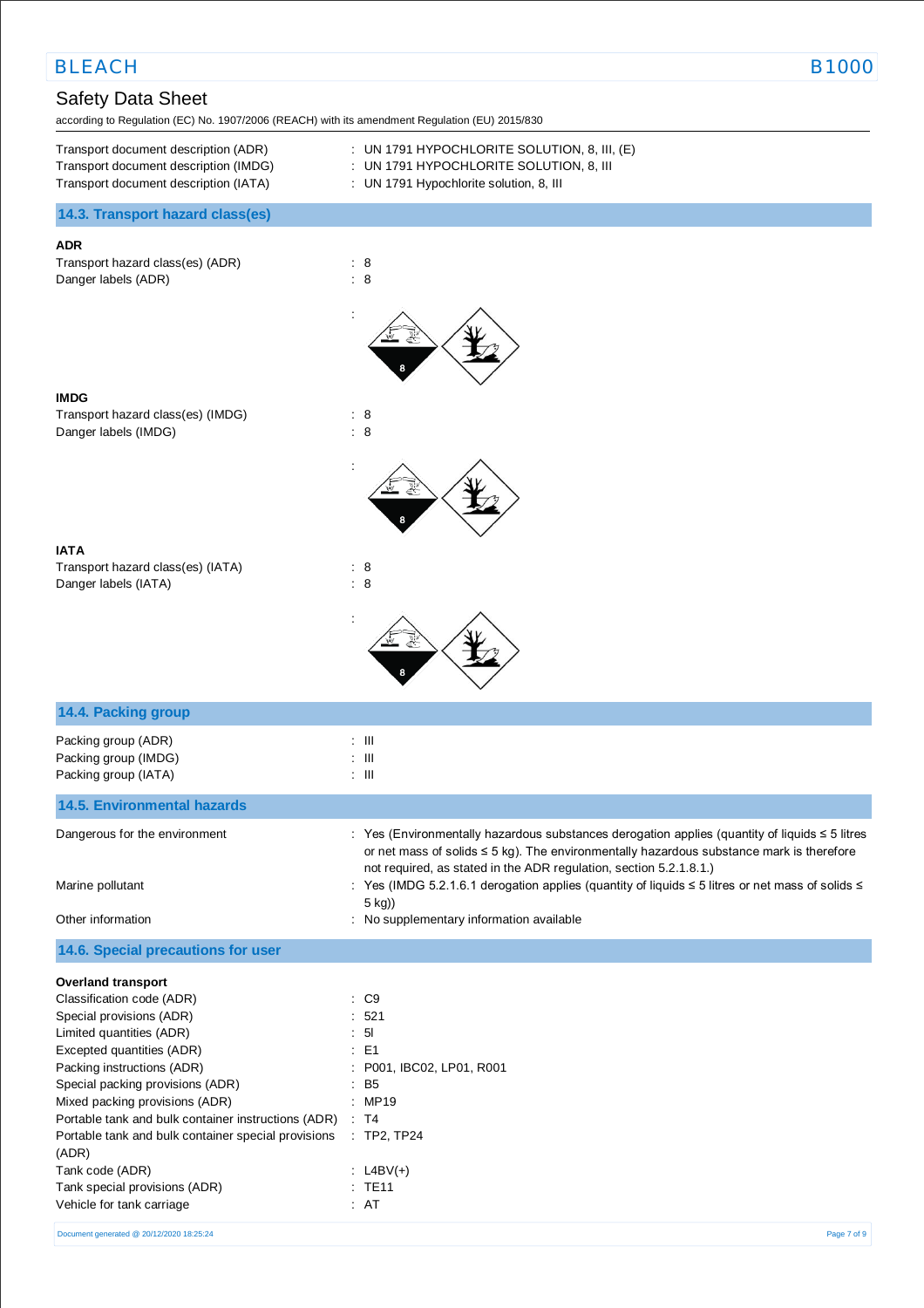# Safety Data Sheet

according to Regulation (EC) No. 1907/2006 (REACH) with its amendment Regulation (EU) 2015/830

| Transport category (ADR)<br>Hazard identification number (Kemler No.) | t | 3<br>80          |
|-----------------------------------------------------------------------|---|------------------|
| Orange plates                                                         |   | 80               |
|                                                                       |   | 1791             |
| Tunnel restriction code (ADR)                                         |   | Е                |
| EAC code                                                              |   | : 2X             |
| <b>Transport by sea</b>                                               |   |                  |
| Special provisions (IMDG)                                             |   | 223              |
| Limited quantities (IMDG)                                             |   | 5L               |
| Excepted quantities (IMDG)                                            |   | E <sub>1</sub>   |
| Packing instructions (IMDG)                                           |   | P001, LP01       |
| IBC packing instructions (IMDG)                                       |   | IBC03            |
| Tank instructions (IMDG)                                              |   | T <sub>4</sub>   |
| Tank special provisions (IMDG)                                        |   | <b>TP2, TP24</b> |
| EmS-No. (Fire)                                                        |   | $F-A$            |
| EmS-No. (Spillage)                                                    |   | $S-B$            |
| Stowage category (IMDG)                                               |   | в                |
| Air transport                                                         |   |                  |
| PCA Excepted quantities (IATA)                                        |   | E <sub>1</sub>   |
| PCA Limited quantities (IATA)                                         |   | Y841             |
| PCA limited quantity max net quantity (IATA)                          |   | 1L               |
| PCA packing instructions (IATA)                                       |   | 852              |
| PCA max net quantity (IATA)                                           |   | 5L               |
| CAO packing instructions (IATA)                                       |   | 856              |
| CAO max net quantity (IATA)                                           |   | 60L              |
| Special provisions (IATA)                                             |   | A <sub>3</sub>   |
| ERG code (IATA)                                                       |   | 8L               |

### **14.7. Transport in bulk according to Annex II of Marpol and the IBC Code**

IBC code : Not applicable.

## **SECTION 15: Regulatory information**

**15.1. Safety, health and environmental regulations/legislation specific for the substance or mixture**

#### **15.1.1. EU-Regulations**

Contains no REACH substances with Annex XVII restrictions

Contains no substance on the REACH candidate list

Contains no REACH Annex XIV substances

Contains no substance subject to Regulation (EU) No 649/2012 of the European Parliament and of the Council of 4 July 2012 concerning the export and import of hazardous chemicals.

Contains no substance subject to Regulation (EU) No 2019/1021 of the European Parliament and of the Council of 20 June 2019 on persistent organic pollutants

#### **15.1.2. National regulations**

**United Kingdom**

British National Regulations : Classification Labelling Packaging Regulation; Regulation (EC) No 1272/2008.

**15.2. Chemical safety assessment**

No additional information available

## **SECTION 16: Other information**

#### **Full text of H- and EUH-statements:**

Aquatic Acute 1 Hazardous to the aquatic environment — Acute Hazard, Category 1

Document generated @ 20/12/2020 18:25:24 Page 8 of 9